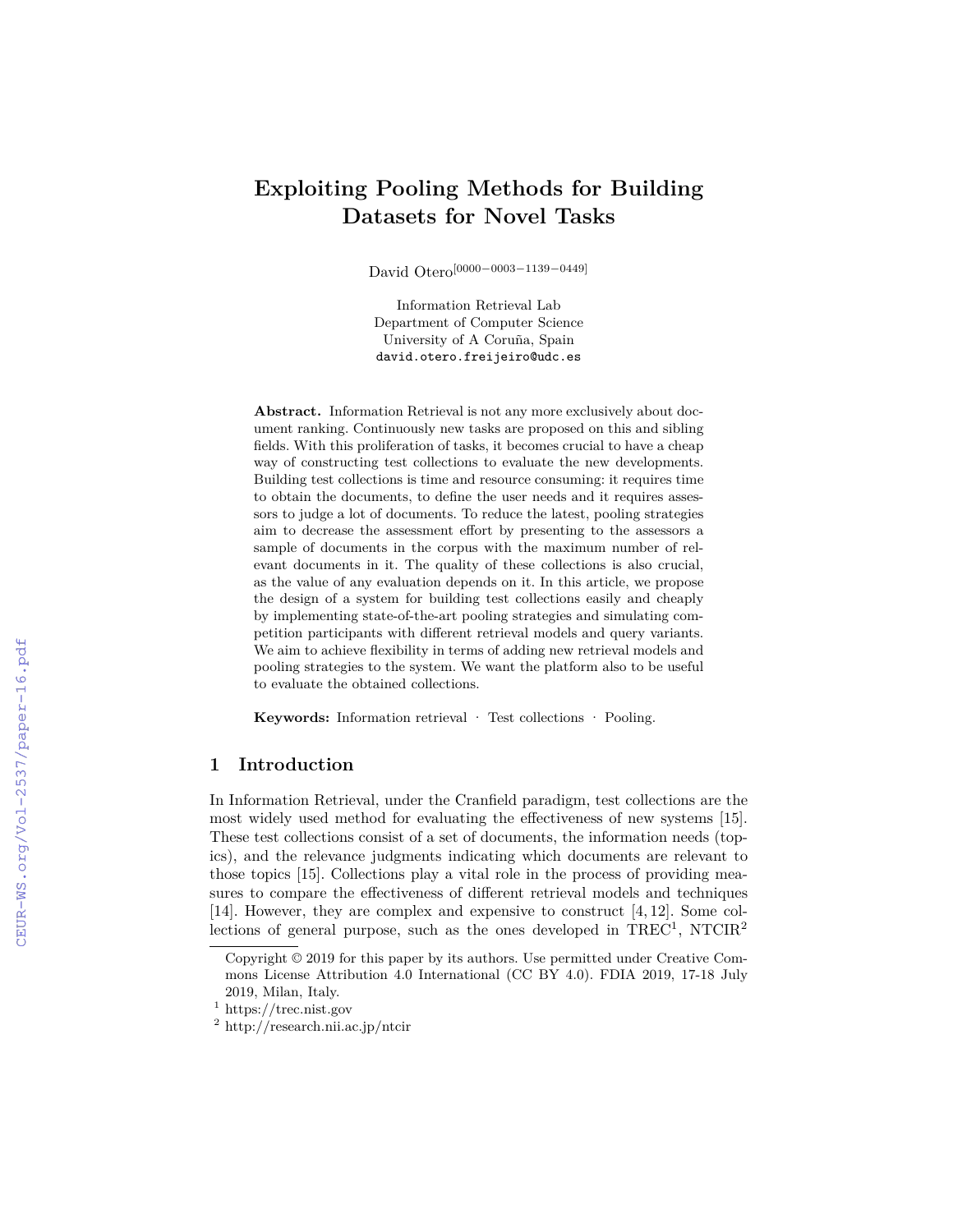and CLEF<sup>3</sup> , are very useful resources for the evaluation of established tasks, but sometimes research teams need to build their own test collection within a specific domain [6].

When building new collections, it is essential to consider their quality. This aspect is crucial, as they are going to be used to evaluate new developments, and the value of this evaluation depends on it. One common problem is to have biased relevance judgments that unfairly rank some models, as Buckley et al. did observe in TREC AQUAINT 2005 Task [2], or to produce non-discriminative results among systems [13]. Because of this, it is important to have a way of evaluating the collections built.

Nowadays, with the huge growth in the number of novel tasks, it would be convenient to have a cheap way of building the evaluation datasets. When creating an evaluation collection, the most straightforward approach to obtain the relevance judgments is to judge the documents as they are retrieved from the data source. This is a very expensive process because it requires a lot of time from the assessors, as typically they judge many documents that end up not being relevant. This process can be alleviated by using pooling techniques.

Pooling is a well-known approach to extract a sample of documents from the entire document set [15]. Using this technique we avoid judging the entire corpus. When using pooling methods we want to obtain the most complete and unbiased set of relevant documents judged [2]. In community evaluation workshops like TREC, pooling is commonly done over the systems sent by the participants, who run their algorithms on the original dataset and send back their results. [15].

In this article, we present the design of a platform to build test collections. With this platform, we aim to tackle three problems: first, to have an easy and cheap way of building the datasets by reducing the assessor's work; second, to build the most complete and the most unbiased collections that are effective to measure and compare the effectiveness of different systems; finally, we focus also on evaluation as we want the platform to be useful to compare different combinations of retrieval models and pooling strategies to reduce the most of the assessor's work and to evaluate the quality of the obtained collections.

# **2 Background**

System evaluation has been a cornerstone in advance of IR. Building test collections for evaluation is expensive, as it requires the work of human assessors to produce relevance judgments. Pooling strategies aim to reduce this cost, as they allow to build test collections much larger than with *complete* judgments [5]. Pooling allows researches to assume completeness over the judgments with a reasonable degree of certainty. The assessor's work is more profitable when they mark a document as relevant. The documents that are not in the pool are considered being non-relevant. On the other hand, for getting true complete judgments assessors would judge the relevance of every document in the collection. If there

<sup>3</sup> http://www.clef-initiative.eu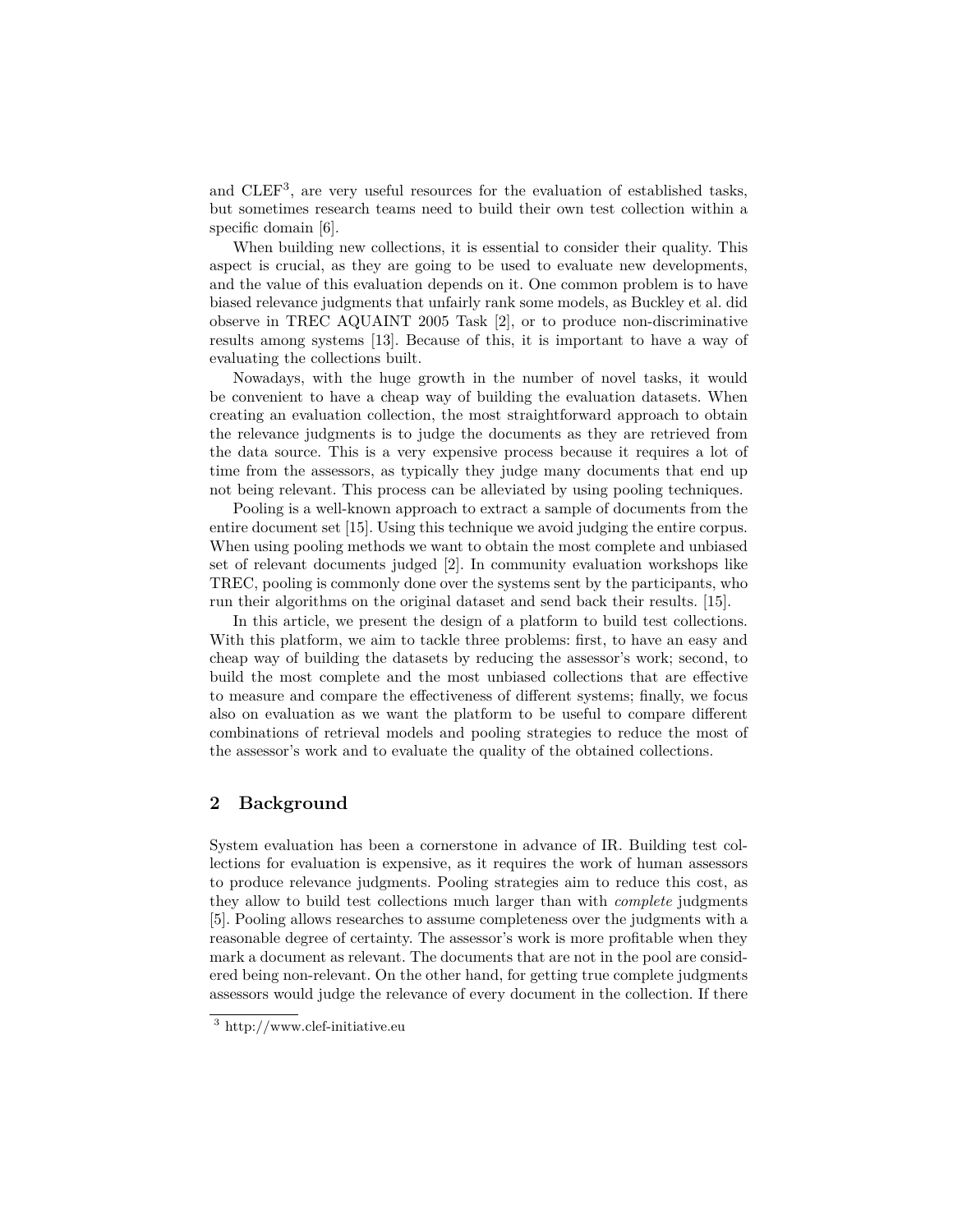are many information needs (queries), they would have to assess the relevance the whole set of documents with respect to every query.

In pooled collections, only a subset –the pool– of the entire corpus is judged. For each topic, the pool of documents is generally constructed by taking the union of the top  $k$  –pool depth– documents retrieved by each participant systems, called runs. When we have enough relevant documents in the pool, we can assume that the rest of the documents are non-relevant. These obtained pools are then assessed for relevance.

When we apply pooling strategies, we want to obtain unbiased pools. Unbiased means that the sample of relevant documents obtained does not favour any of model, avoiding to unfairly rank some models over others. Another crucial factor is that when an assessor is judging the obtained pool of documents, the process in which documents are presented can introduce some type of bias to the collection [1]

Historically in TREC, assessors have judged the entire pool following an arbitrary strategy, i.e., by DocID, but a lot of work and research has been done in creating pooling algorithms that impose an order of evaluation intending to reduce the assessment effort without harming the quality of the collection. In particular, in TREC Common Core Track 2017 [1], NIST applied for the first time a pooling algorithm based on Bayesian Bandits [10, 11] which has been demonstrated as an effective and unbiased pooling algorithm which improves the state-of-the-art models.

### **3 Proposal**

In this paper, we present the design of a system for experimenting with the creation of test collections. The main goal of the platform is to address the problem of building test collections for novel tasks at affordable cost.

The main contribution of this platform is that, instead of building the pools with a runs-based approach, we build these systems by combining different query variants and retrieval models. This free us of the need to wait for the participants results. This is very convenient, for example, in competitions where the organizers have to release training data to the participants.

The functionality of our system can be seen from two perspectives: one from the system manager, whose function is to define the user information needs, that are manually created but in a future this process can be automated, and select the retrieval models and the pooling strategies; the second one from an assessor, whose work is to judge the relevance of the documents presented to him.

In Figure 1, we can see an overview of the workflow of the platform: the two roles of the system, the system manager –the competition organizer– and the assessor, along with their tasks.

First of all, the platform allows the manager to create different jobs, each one to produce a different collection with its corresponding information needs and relevance assessments. Different types of collections can be built: for example, a multi-topic dataset in which the manager defines one information need per topic;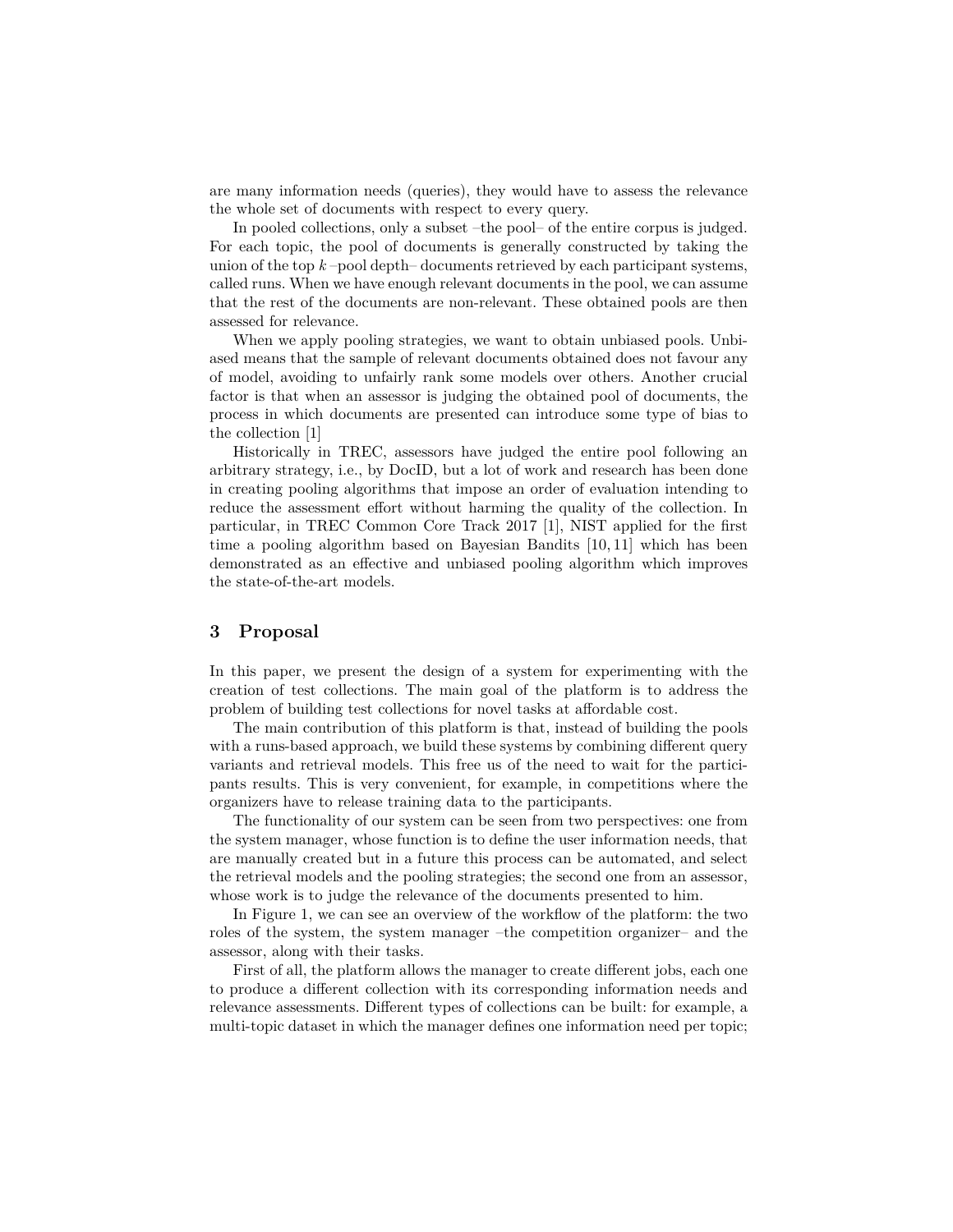

**Fig. 1.** Platform's workflow overview.

another example is a classification style dataset, in which the manager defines the criteria for the positive cases of each class.

There are two options to obtain the set of documents: the system can use an off-line static collection or can use an API to retrieve documents from an external data source. At this initial stage, we have developed the components to consume documents from the Reddit API. We aim to expand the platform to more data sources soon. We also aim to make the platform flexible to allow the manager to choose among both offline data and different APIs freely.

In TREC-like competitions, each participant sends the results of one or more systems. These results –the runs– are used to build the pool with the top *k* documents from each system. We propose to build the pool before having runs for participant systems. Here the role of the runs will be played by different query variants and retrieval strategies that the manager can choose to be associated to the job. The top *k* documents from the runs produced by multiple combinations of query variant and retrieval strategies are used to build the pool.

Our system will allow the manager to select among different state-of-theart pooling strategies to present the documents to the assessors, such as MTF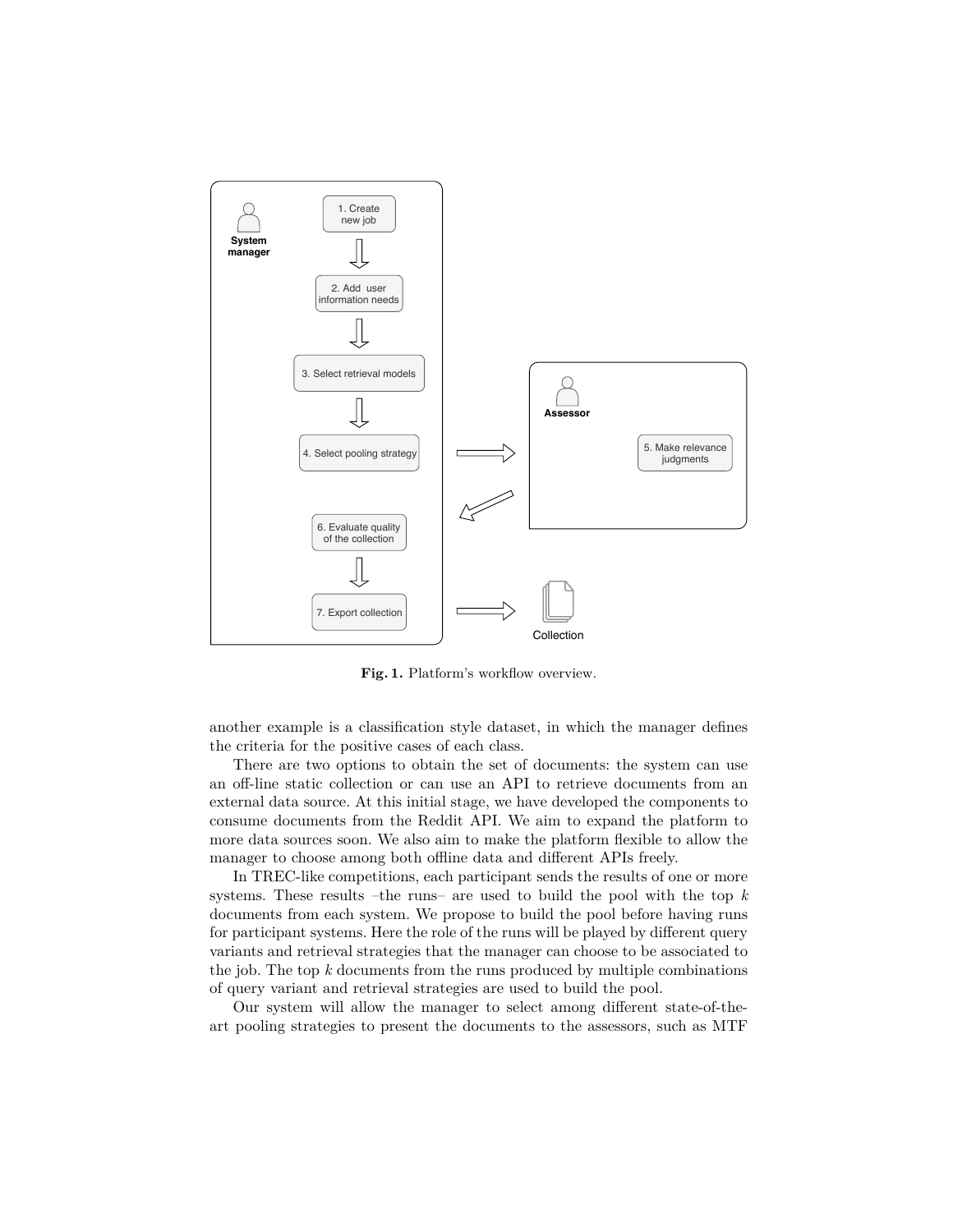[3] and Multi-armed bandits [10, 11]. The function of the assessors is to judge the documents that are presented to them to build the set of judgments of the dataset. Finally, with the documents retrieved, the topics file and the judgments made by the assessors, the platform allows exporting the final collection.

This platform is designed in such a way that is easy to implement and add new retrieval algorithms as well as new pooling strategies. The platform will also be used to analyse the obtained collections. The system will allow the analysis of the different desired properties for a fair evaluation of systems. We want to analyse the combinations of different simulated participants and different pooling strategies in terms of relevant document found at a given budget and the quality of those judgments. The main goal is to reduce the needed time to build the collections drastically. This is achieved by reducing the time that assessor wastes judging non-relevant documents and by allowing faster retrieval of the documents.

#### **3.1 Pilot Task: CLEF eRisk**

CLEF  $eRisk<sup>4</sup>$  is an initiative organized with the objective of evaluating the effectiveness of methodologies and metrics for the early detection of risks on the Internet, especially those related to health, such as depression, anorexia or selfinflicted harm. For this purpose, collections of texts written by users on social networks are released annually. The lab is mainly oriented to assist advisors who perform diagnoses on users of social networks, as well as to evaluate the effectiveness of different models when building new collections.

Previous tasks have focused on the detection of depression  $(2017^5)$  [7], as well as the detection of anorexia and depression  $(2018^6)$  [8]. The task of 2019 is about anorexia, depression and self-inflicted harm [9]. This lab will serve as pilot task for our systems. We plan to use the platform to build the collections that will be used in the competition in 2020.

#### **4 Conclusions and Future Work**

Building cheap and good test collections is crucial for evaluation. We have seen that obtaining the human judgments of these collections is a time and resource consuming task. There are another risks associated with this task: we may end up building collections that have some bias [2] or with incomplete judgments.

In this paper, we have presented the design of an approach whose aim is to tackle those aspects. Our main goal was to have a cheap way of building these datasets by making the most of the assessor's work. We had to leverage that objective with the build of high-quality collections that are *complete* in terms of judgments and, at the same time, unbiased. It was also essential for us to design a flexible platform to include new models and pooling strategies.

<sup>4</sup> http://erisk.irlab.org

<sup>5</sup> https://early.irlab.org/2017

 $6 \text{ https://early.irlab.org/2018}$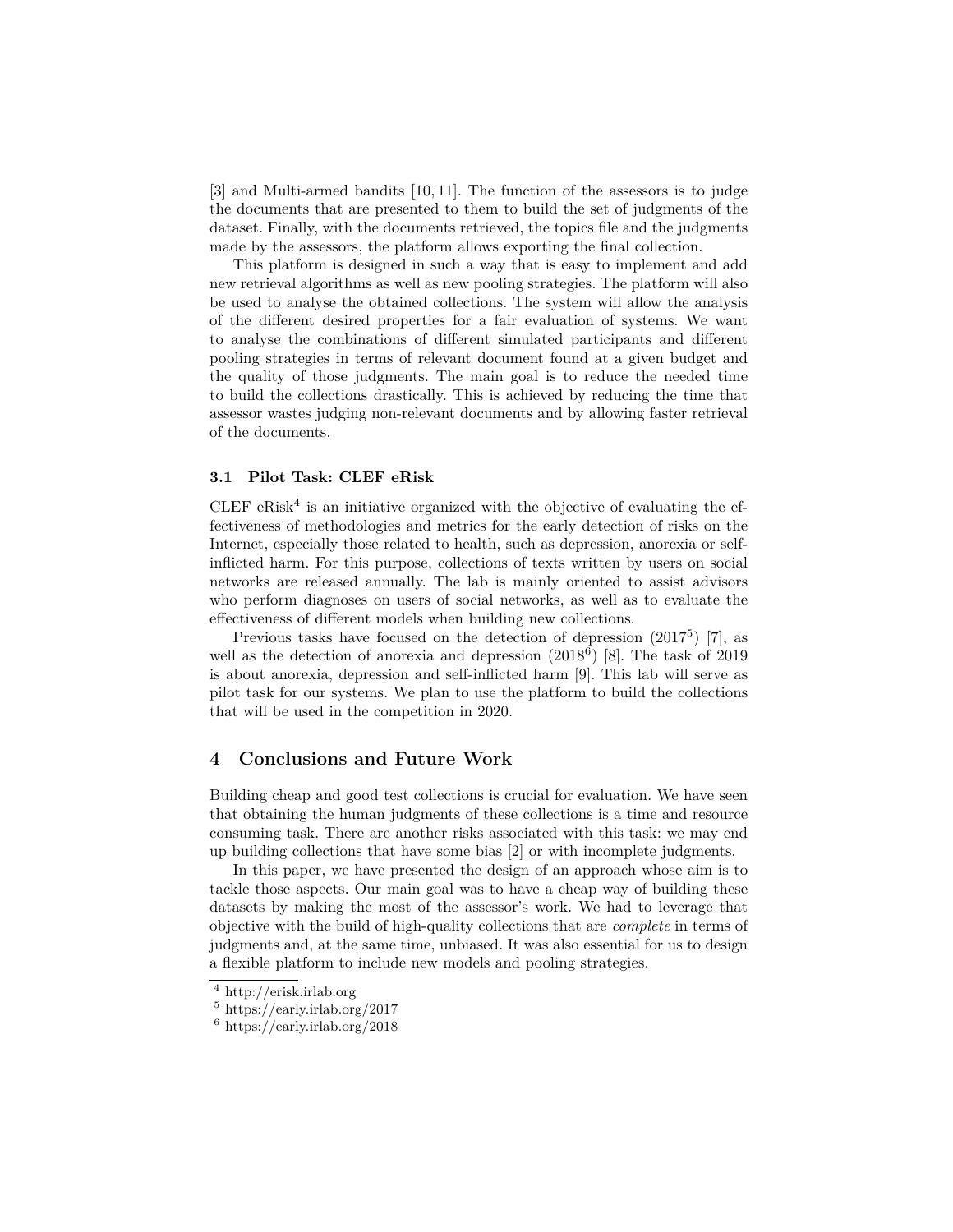This work opens an interesting line of future research, which is to compare the quality and usefulness of collections built from participants runs with collections built with other techniques like our approach.

**Acknowledgments.** This work was supported by projects RTI2018-093336-B-C22 (MCIU/ERDF) and GPC ED431B 2019/03 (Xunta de Galicia/ERDF) and accreditation ED431G/01 (Xunta de Galicia/ERDF). I also would like to thank Daniel Valcarce, Javier Parapar and Álvaro Barreiro for their advise on this work.

#### **References**

- 1. Allan, J., Harman, D., Kanoulas, E., Li, D., Gysel, C.V., Voorhees, E.M.: TREC 2017 Common Core Track Overview. In: Proceedings of The Twenty-Sixth Text REtrieval Conference, TREC 2017, Gaithersburg, Maryland, USA, November 15- 17, 2017. vol. Special Pu. NIST (2017)
- 2. Buckley, C., Dimmick, D., Soboroff, I., Voorhees, E.: Bias and the limits of pooling for large collections. Information Retrieval (2007)
- 3. Cormack, G.V., Palmer, C.R., Clarke, C.L.A.: Efficient construction of large test collections. In: Proceedings of the 21st Annual International ACM SIGIR Conference on Research and Development in Information Retrieval. pp. 282–289. SIGIR '98, ACM, New York, NY, USA (1998)
- 4. Kanoulas, E.: Building Reliable Test and Training Collections in Information Retrieval. Ph.D. thesis, Boston, MA, USA (2009)
- 5. Kuriyama, K., Kando, N., Nozue, T., Eguchi, K.: Pooling for a Large-Scale Test Collection: An Analysis of the Search Results from the First NTCIR Workshop. Inf. Retr. **5**(1), 41–59 (Jan 2002)
- 6. Losada, D.E., Crestani, F.: A Test Collection for Research on Depression and Language Use. In: Experimental IR Meets Multilinguality, Multimodality, and Interaction. pp. 28–39. Springer (2016)
- 7. Losada, D.E., Crestani, F., Parapar, J.: CLEF 2017 eRisk overview: Early Risk prediction on the internet: Experimental foundations. In: CEUR Workshop Proceedings (2017)
- 8. Losada, D.E., Crestani, F., Parapar, J.: Overview of eRisk 2018: Early Risk Prediction on the Internet (extended lab overview). In: CEUR Workshop Proceedings (2018)
- 9. Losada, D.E., Crestani, F., Parapar, J.: Early Detection of Risks on the Internet: An Exploratory Campaign. In: Proceedings of the 41st European Conference on Information Retrieval. pp. 259–266. ECIR '19, Springer, Cologne, Germany (2019)
- 10. Losada, D.E., Parapar, J., Barreiro, Á.: Feeling Lucky?: Multi-armed Bandits for Ordering Judgements in Pooling-based Evaluation. In: Proceedings of the 31st Annual ACM Symposium on Applied Computing. pp. 1027–1034. SAC '16, ACM, New York, NY, USA (2016)
- 11. Losada, D.E., Parapar, J., Barreiro, A.: Multi-armed bandits for adjudicating documents in pooling-based evaluation of information retrieval systems. Information Processing and Management (2017)
- 12. Losada, D.E., Parapar, J., Barreiro, A.: Cost-effective Construction of Information Retrieval Test Collections. In: Proceedings of the 5th Spanish Conference on Information Retrieval. pp. 12:1–12:2. CERI '18, ACM, New York, NY, USA (2018)